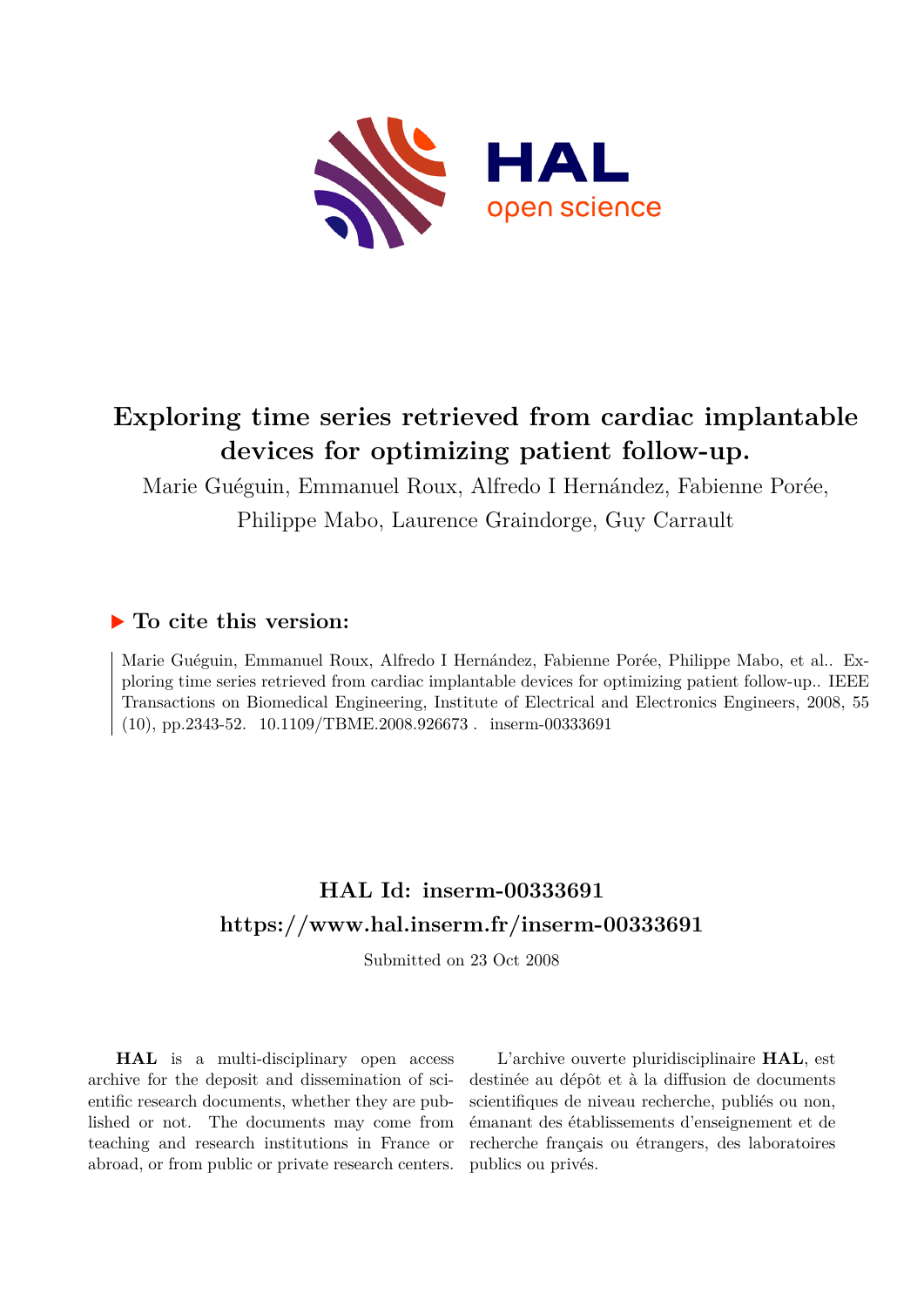## *Exploring time series retrieved from cardiac implantable devices for optimizing patient follow-up*

Guéguin Marie  $^{1\,*}$ , Roux Emmanuel  $^2$  , Hernández Alfredo I  $^1$  , Porée Fabienne  $^1$  , Mabo Philippe  $^3$  , Graindorge Laurence  $^4$  , Carrault  $G$ **uv**<sup>1</sup>

*LTSI, Laboratoire Traitement du Signal et de l'Image 1 INSERM : U642, Universit*é *Rennes I, Campus de Beaulieu, 263 Avenue du G*é*n*é*ral Leclerc - CS 74205 - 35042 Rennes Cedex,FR*

*LMTG, Laboratoire des M canismes et Transfert en G ologie 2* <sup>é</sup> <sup>é</sup> *CNRS : UMR5563, IRD : UR154, Observatoire Midi-Pyr*é*n*é*es, Universit*é *Paul Sabatier - Toulouse III, 14 avenue Edouard Belin 31400 Toulouse,FR*

*D partement de cardiologie et maladies vasculaires 3* <sup>é</sup> *CHU Rennes, H*ô*pital Pontchaillou, Universit*é *Rennes I, 2 rue Henri Le Guilloux 35033 RENNES cedex 9,FR*

*ELA Medical company 4 Sorin Group, FR*

\* Correspondence should be adressed to: Marie Guéguin <gueguinm@yahoo.fr>

#### **Abstract**

**Current cardiac implantable devices (ID) are equipped with a set of sensors that can provide useful information to improve patient follow-up and to prevent health deterioration in the postoperative period. In this paper, data obtained from an ID with two such sensors (a transthoracic impedance sensor and an accelerometer) are analyzed in order to evaluate their potential application for the follow-up of patients treated with a cardiac resynchronization therapy (CRT). A methodology combining spatio-temporal fuzzy coding and multiple correspondence analysis (MCA) is applied in order to: i) reduce the dimensionality of the data and provide new synthetic indices based on the** "**factorial axes**" **obtained from MCA, ii) interpret these factorial axes in physiological terms and iii) analyze the evolution of the patient**' **s status by projecting the acquired data into the plane formed by the first two factorial axes named** "**factorial plane**"**. In order to classify the different evolution patterns, a new similarity measure is proposed and validated on simulated datasets, and then used to cluster observed data from 41 CRT patients. The obtained clusters are compared with the annotations on each patient**'**s medical record. Two areas on the factorial plane are identified, one being correlated with a health degradation of patients and the other with a stable clinical state.**

time-series ; trajectories ; monitoring ; cardiac implantable devices ; data mining

## **Introduction**

Cardiac resynchronization therapy (CRT) is indicated for patients suffering from drug-refractory congestive heart failure (CHF) associated with intraventricular dyssynchrony [1]. CRT improves hemodynamic parameters, ejection fraction or distance covered in the 6 minutes walking test [2]. Furthermore, CRT has shown to decrease hospitalizations for patients treated with the implantable devices (ID). Although the efficiency of this treatment has been proven, 20 to 30% of patients show either no improvement or worsening of their symptoms [3].

Individual follow-up of implanted patients is a key to understand the difference between responders and non-responders, and to prevent severe health degradation. Besides regular follow-up visits, during the post-operative period, an everyday follow-up is possible with the new IDs recently developed for CRT. They offer an increased storage capability of data acquired by the ID, providing information on the ID itself (e.g. event counters of pacing and sensing activities) or on the state of the patient (e.g. arrhythmias, electrograms) and on its activity [4]. Recorded data are very promising towards the home monitoring of patients, the prediction of adverse events or the reduction of hospitalizations. However, this source of information is under-exploited because data are large, multivariate, time-dependent and heterogeneous, and consequently difficult to interpret for caregivers.

The objective of the present study is to propose a methodology to process this amount of multivariate data, in order to i) evaluate and extract the information content of the time-dependent data downloaded from the pacemaker memory, ii) define synthetic indices which are easy to interpret and iii) characterize and compare different populations of patients. Given the dimensionality of the recorded data, methods of data reduction are investigated. The interest of the multidimensional analysis of the data recorded in the ID memory to objectively assess the patients' response to the therapy and the validity of the exploratory techniques to process these data have been shown in two previous studies, using principal component analysis (PCA) [5] and multiple correspondence analysis (MCA) associated with a spatio-temporal fuzzy coding of the time-series [6]. The former method has been successfully used to differentiate a test population (patients with rate-responsive pacemakers)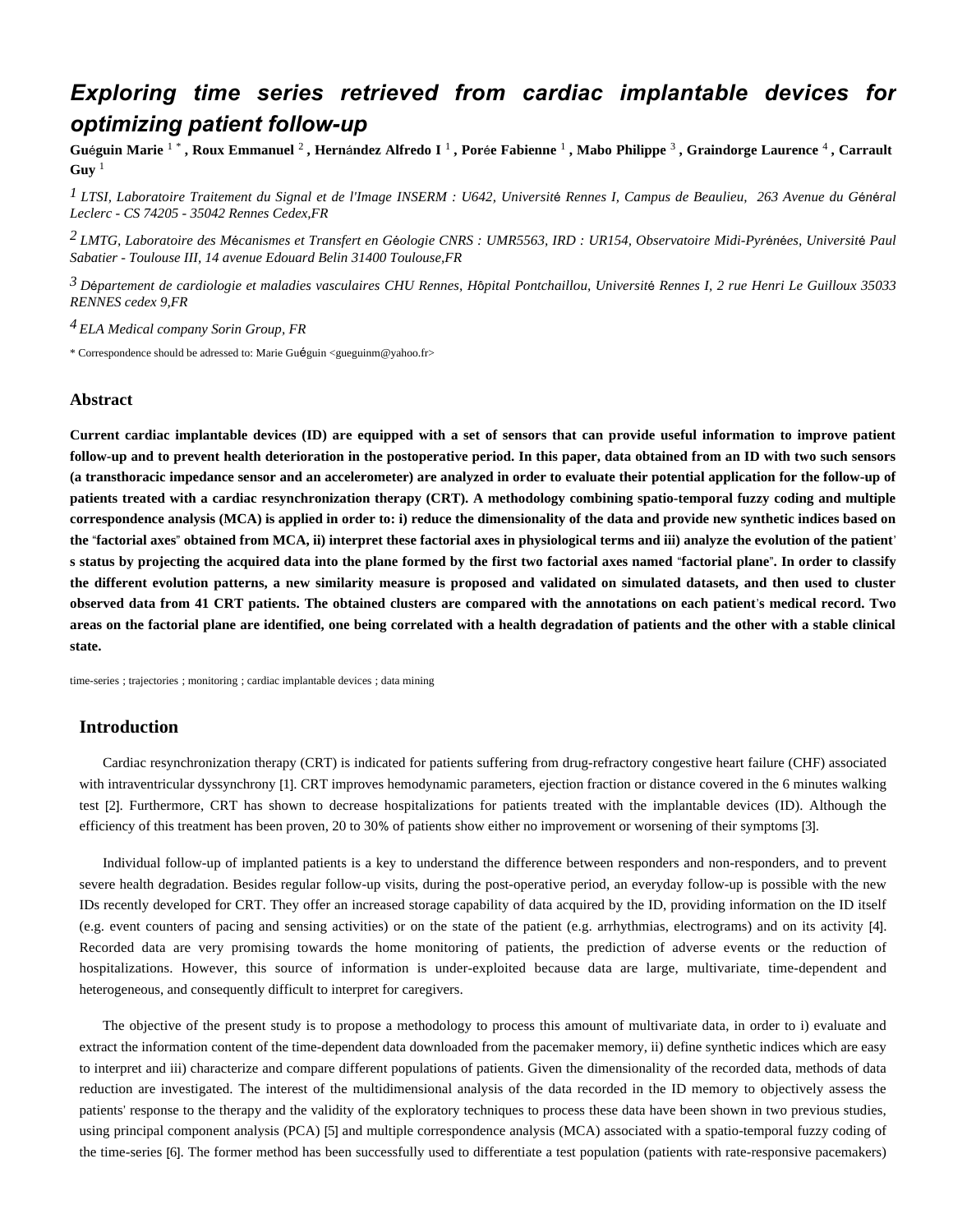from a population of patients suffering from CHF by jointly exploiting a number of physiological variables and using a simple representation for the temporal dimension. Providing an appropriate adaptation of its table of analysis, MCA has been successfully applied to the analysis of the evolution of time-series across time, and is then used here as well. MCA performs a reduction of the dimensionality of the data and provides synthetic indices called "factorial axes". A plane formed by two factorial axes is called "factorial plane". Each patient is finally represented by trajectories on the factorial plane.

From a methodological point of view, several questions are raised: i) how to link the factorial axes with the variables acquired from the ID? ii) do patients with similar trajectories on the factorial plane have a similar clinical state, and if yes, how to cluster patients according to their evolution in the factorial plane? and iii) are the obtained clusters consistent with the clinical data available from the patients? The study addresses the clustering of trajectories with different numbers of points in the factorial plane, which implies the choice of appropriate distance measure and clustering method. This problem is related to temporal clustering (i.e. the clustering of time-series) [7], [8].

The paper is organized as follows. In section II, the clinical protocol and the ID data are presented. Then, in section III, the proposed methodology is described and the issues arising from the clustering of trajectories are presented and solutions are proposed. The proposed methodology is tested on simulated datasets and applied on the real recorded data in Section VI. The validity of the obtained clusters is evaluated in comparison with the medical records of patients participating in the protocol.

## **Data recorded by cardiac implantable devices**

#### **Patients**

Forty-one patients (34 males, 7 females) participated in the present study. The mean age was 64 (minimum 38 and maximum 87). They suffered from refractory heart failure (RHF) associated with intraventricular dyssynchrony and present a thin QRS complex (< 120 ms), a NYHA class from III to IV and a left ventricular ejection fraction (LVEF) = 25% ( $\pm$  7). They were candidate for cardiac resynchronization therapy and were then implanted with cardiac implantable devices. The patients were informed about the research protocol and gave their fully informed consent for participating in this study.

#### **Description of the follow-up time-series**

Data stored in the ID memory are retrieved in individual records at the end of the third, the sixth and the twelfth postoperative months. Each record covers a three-month length period. These data result from two sensors [9]: a transthoracic impedance sensor which reflects the respiratory activity of the patient and its intensity of effort, and an 1-D accelerometer which is linked to the intensity of the physical activity of the patient.

By combining information from the two sensors, the activity level of the patients is classified automatically by the device into two states: exercise and rest. For each state, 24-hour cumulative values of a number of variables are computed and recorded in the ID memory over 30-day follow-up periods. More details concerning the two sensors can be found in [10], [11]. The final set of thirteen physiological variables is listed in Table I and is constituted of seven recorded variables and of six additional variables deducted from the seven recorded ones.

#### **A methodology for clustering multivariate time-series**

An overview of the proposed methodology is provided in Figure 1. The analysis is first performed on a reference population to determine significant factorial axes and clusters of similar evolutions in the factorial planes. In a follow-up situation, new data would regularly be retrieved from patients' implantable cardiac devices. The results of the analysis (i.e. factorial axes and clusters) would then be used by projecting the new data on the factorial planes and assigning the evolution of the patient to an existing cluster towards the diagnosis (i.e. the patient is improving or degrading). In this paper, only the analysis is presented.

The analysis consists of 2 successive steps, namely fuzzy coding of the data and multidimensional analysis with smoothed multiple correspondence analysis (SMCA), described in the following subsections.

#### **Space-time fuzzy coding**

A coding of the recorded data is required, as MCA has been at first conceived for categorical variables. MCA exploits disjunctive tables Z  $=(z_{ij})_{(i,j)}\in [1, R]$  ×[1, C] where  $z_{ij}$  is the membership value of the i<sup>th</sup> object to the j<sup>th</sup> modality. As a coding of the multivariate time-series, a fuzzy space-time windowing, defined by Loslever and Bouilland for characterizing and coding biomechanical temporal data [12], is proposed. Instead of an indicator matrix Z (i.e.  $z_{ij} \in \{0,1\}$ ), the MCA analyses a fuzzy version of Z where  $z_{ij} \in [0,1]$  with the condition  $\Sigma_{j} \in J_{\nu}$ ,  $z_{ij} = 1$ ,  $J_{\nu}$ being the set of modalities of the v<sup>th</sup> attribute (variable). In statistics, one modality of a variable is one possible level of this variable. In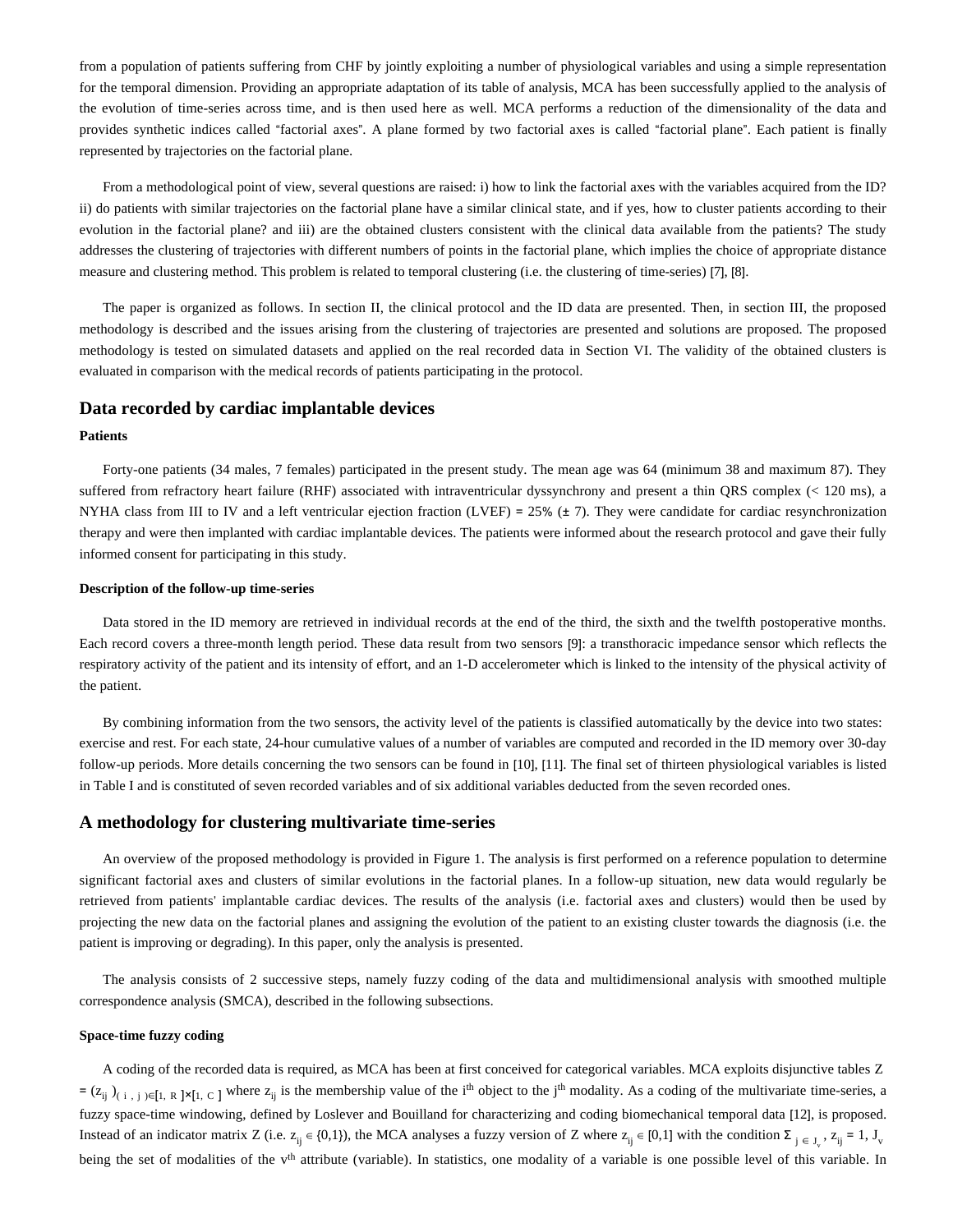classical crisp coding, continuous variables are divided into several modalities (whose number depends on the distribution of the variable). For example, the variable "age" of a population can be split into 3 modalities "age  $\leq 30$ ", "30  $\lt$  age  $\lt$  60" and "age  $\geq 60$ ".

As depicted in Figure 2, the fuzzy space-time windowing divides the time domain of each variable into  $N_T$  overlapping windows. The membership value of the q<sup>th</sup> time sample  $t_q$  to the time window  $T_j$  is denoted  $\mu_{T_j}(t_q)$  and falls between [0,1]. The membership values of each data point in the N<sub>T</sub> time windows meet the condition  $\sum_{j=1}^{N_T} \mu_{T_j}(t_q) = 1$ . The amplitudes of each variable (referred to as spatial domain) are coded in a similar manner with  $N_A$  spatial fuzzy windows verifying the same properties.

From the membership values in the time and the spatial (amplitude) domains, the membership value of the space-time window  $W_{i,j}^n$  for a given time-series (signal)  $TS_k$  and the variable  $V_n$ , is denned as:

$$
\mu_{W_{i,j}^n}(TS_k) = \frac{\sum_{q=1}^{Q} \mu_{T_j}(t_q) \cdot \mu_{A_{i,n}}(V_n(t_q))}{\sum_{q=1}^{Q} \mu_{T_j}(t_q)}
$$

where  $V_n(t_q)$  is the value taken by the n<sup>th</sup> variable at time unit  $t_q$ ,  $\mu_{T_j}(t_q)$  is the membership value of the time window  $T_j$  for the time unit t  $_{q}$ ,  $\mu_{A_{i,n}}(V_n(t_q))$  is the membership value of the i<sup>th</sup> space window  $A_{i,n}$  for the  $V_n(t_q)$  value, and Q is the number of time units in TS<sub>k</sub>. With this definition,  $\mu_{W_{i,j}^n}^n$  (TS<sub>k</sub>) is the weighted average of the space membership values with the time membership values as weights and verifies  $\sum_{i=1}^{N_A} \mu_{W_{i,j}^n}(TS_k) = 1$ . This property is required to maintain the statistical context and to allow  $\mu_{W_{i,j}^n(TS_k)}$  to be interpreted as the frequency of appearance of the signal in the space-time window  $W_{i,j}^n$ .

## **Multiple correspondence analysis (MCA)**

MCA is of great interest to explore the data recorded by ID, as it handles both quantitative and qualitative data and captures nonlinear relationships between variables. It deals with a two-way cross-table with the observations (also called statistical individuals) as rows and the variables (or attributes) characterizing these observations as columns in the table. In MCA, rows and columns of the cross-table play a symmetric role and can be represented on the same plot. Another advantage of this method is the possibility of displaying supplementary variables and individuals jointly with the variables and individuals of analysis. They are not involved in the MCA but their projection on the factorial plane: i) refines and enriches the interpretation of the MCA factorial axes by relating them to meaningful variables (e.g. age, sex, etc.) and ii) enables the characterization of supplementary individuals according to their location with respect to individuals of analysis. Consequently in MCA, data acquired from other patients' ID can be represented on the factorial plane jointly with the reference population: it is possible to study their evolution with respect to the evolution of the patients of analysis.

Being in a follow-up frame, the temporal information contained in the recorded data is primordial and has to be taken into account. Inherently MCA does not exploit time, but the temporal dimension can be introduced artificially. A simple way consists in representing each time sample (or time window) of a time-series by one statistical individual (a row of the cross-table of analysis) and in applying MCA to the resulting table [12]. Data can then be organized in a table such as Table II, where a time-series is represented by as many rows as it has time samples or time windows. This method is simple and leads to a rather easy interpretation of the results. However, the temporal dimension is not explicitly exploited by the subjacent model of data representation (e.g. the same factorial axes would be obtained by introducing the lines on the analysis table in any particular order). Details and examples on the computation and interpretation of MCA can be found in [13]. With this convention, each time-series (i.e., in this study, each three-month length period of a given patient) is represented by a trajectory onto the factorial plane.

One of our objectives is to cluster the patients according to the evolution of their trajectories in the factorial plane defined by MCA. To facilitate this clustering, it is possible to smooth the trajectories in the factorial plane by applying a weighted and smoothed temporal average on the table Z analyzed by MCA. This method is named smoothed multiple correspondence analysis (SMCA) and has been introduced by Benali and Escofier [14]. The final table of analysis is  $S = P \cdot Z$ , where  $P = (p_{ij})_{(i,j)} \in [1, L]^2$  is a proximity matrix denning the weighted and

smoothed temporal average and is such as  $\sum_{j=1}^{L} p_{ij} = 1$ 

## **Application of the fuzzy coding and multidimensional analysis on the recorded database**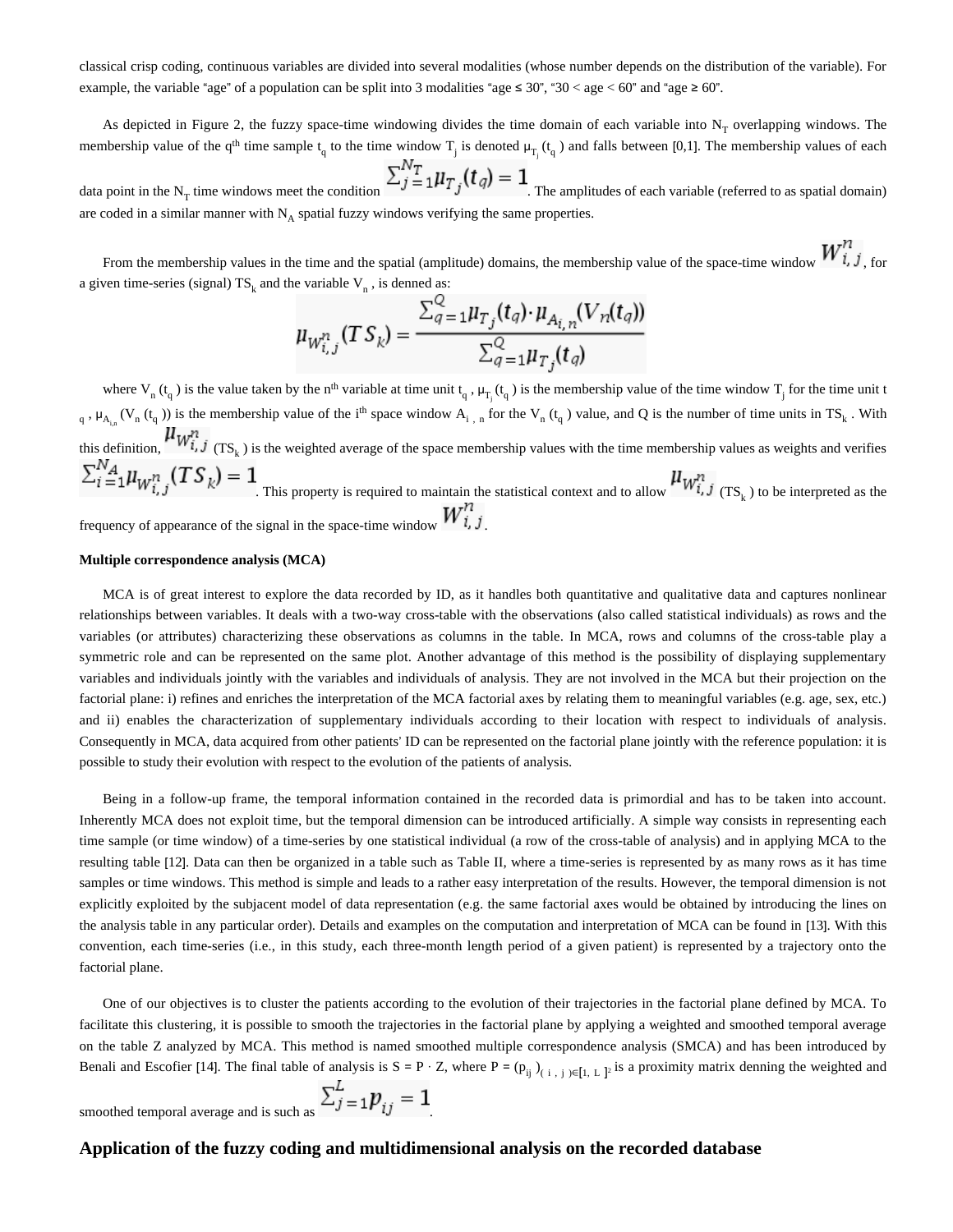The first two steps of the proposed methodology, namely the fuzzy spatio-temporal coding and the SMCA, are applied to the time-series available in the recorded database. In this study, a fuzzy window set  $T = \{T_1, \dots, T_J, \dots, T_{N_T}\}$ , where each  $T_j$  is 7-day long, is considered. The length of the fuzzy time windows has been chosen by considering the patients' behaviors, being quite similar from one week to another. Each trajectory, representing a three-month length period (i.e. around 13 7-day long), links then around 13 points.

For each variable V<sub>n</sub>, N<sub>A</sub> = 3 modalities are considered: "Low" corresponding to the spatial fuzzy window A<sub>1, n</sub> = [-∞, median(V<sub>n</sub>)], " Medium" corresponding to A <sub>2, n</sub> = [prctile( $V_n$ , 2.5), prctile( $V_n$ , 97.5)] and "High" corresponding to A <sub>3, n</sub> = [median( $V_n$ ), +∞], where prctile( $V_n$ ,p) is the p<sup>th</sup> percentile of the variable  $V_n$ . The 3 spatial fuzzy windows are denoted with the suffixes "-H" for the higher level (modality), "-M" for the medium level and "−L" for the lower level.

The elements of the proximity matrix P are defined as:

$$
p_{ij} = p_{ji} = \begin{cases} 0.2 & \text{if } j = i + 1 \\ 0.1 & \text{if } j = i + 2 \\ 0.05 & \text{if } j = i + 3 \\ 1 - \sum_{k=1, k \neq j}^{L} p_{ik} & \text{if } j = i \\ 0 & \text{otherwise} \end{cases}
$$
\n
$$
\text{performing a temporal average of the statistical individuals and respectively the condition } \sum_{j=1}^{L} p_{ij} = 1
$$

The protocol provided 58 records for 41 patients. SMCA is thus applied to 793 statistical individuals related to these 41 patients, i.e. to an array of 793 rows and 39 columns (13 variables with  $N_A = 3$  spatial fuzzy windows).

The 1  $st$  and 2  $nd$  factorial axes represent respectively 68.0% and 15.7% of the total variance, showing that the majority (83.7%) of the information is contained in the first factorial plane. So a great part of the variance of the initial data can be represented by only two factorial axes when 13 variables were initially considered. These first two factors define synthetic indices for patient follow-up but their interpretation, from physiological and functional points of view, has to be performed. Consequently, this study will focus on the clustering of trajectories on this factorial plane.

The projections of the variables and individuals of analysis on the first factorial plane of the SMCA are provided in Figures 3 and 4, respectively. The first axis is mainly defined by the lower (−L) and higher (−H) modalities of Imp<sub>E</sub>,  $Dur_E$ ,  $Dur_E$ , NbCardCyc<sub>E</sub>, NbBreaths<sub>E</sub>, ACC<sub>E</sub> and ImpRate, which reflect the time spent in exercise and the intensity of the efforts made by the patient. Consequently, in Figure 4, the more the individuals are located to the right of the plane, the lower is the time spent in exercise and the less important are the efforts they make. The second axis is mainly defined by the medium (−M) and extreme (−H, −L) modalities of ImpMinVent<sub>E</sub>, ImpOverAcc, Imp<sub>R</sub> and HeartRate<sub>E</sub>, which define the ventilation activity in terms of amplitude, frequency and flow rate, especially in rest. This axis can be interpreted as an "axis of cardiovascular efficiency". In Figure 4 the more the individuals are located to the lower part of the plane, the less important is their ventilation in rest (i.e. their cardiovascular system is more "efficient"), independently of the daily activity duration and intensity (i.e. of the position along the first axis).

As it can be seen on Figure 4, trajectories present different locations and evolutions on the factorial plane, with a high overlapping.

## **Clustering trajectories on the factorial plane**

The aim of the present study is to cluster patients according to their clinical state during the follow-up period, which, in terms of methodology, corresponds to the clustering of trajectories on the factorial plane according to their location and evolution. Considering the characteristics of the trajectories, the clustering methodology has to address the following issues:

Unsupervised: no a priori knowledge on the clusters is required.

Similarity measure: relevance in comparing trajectories on the factorial plane having different numbers of points and possibly subjects to nonlinear spatio-temporal deformations.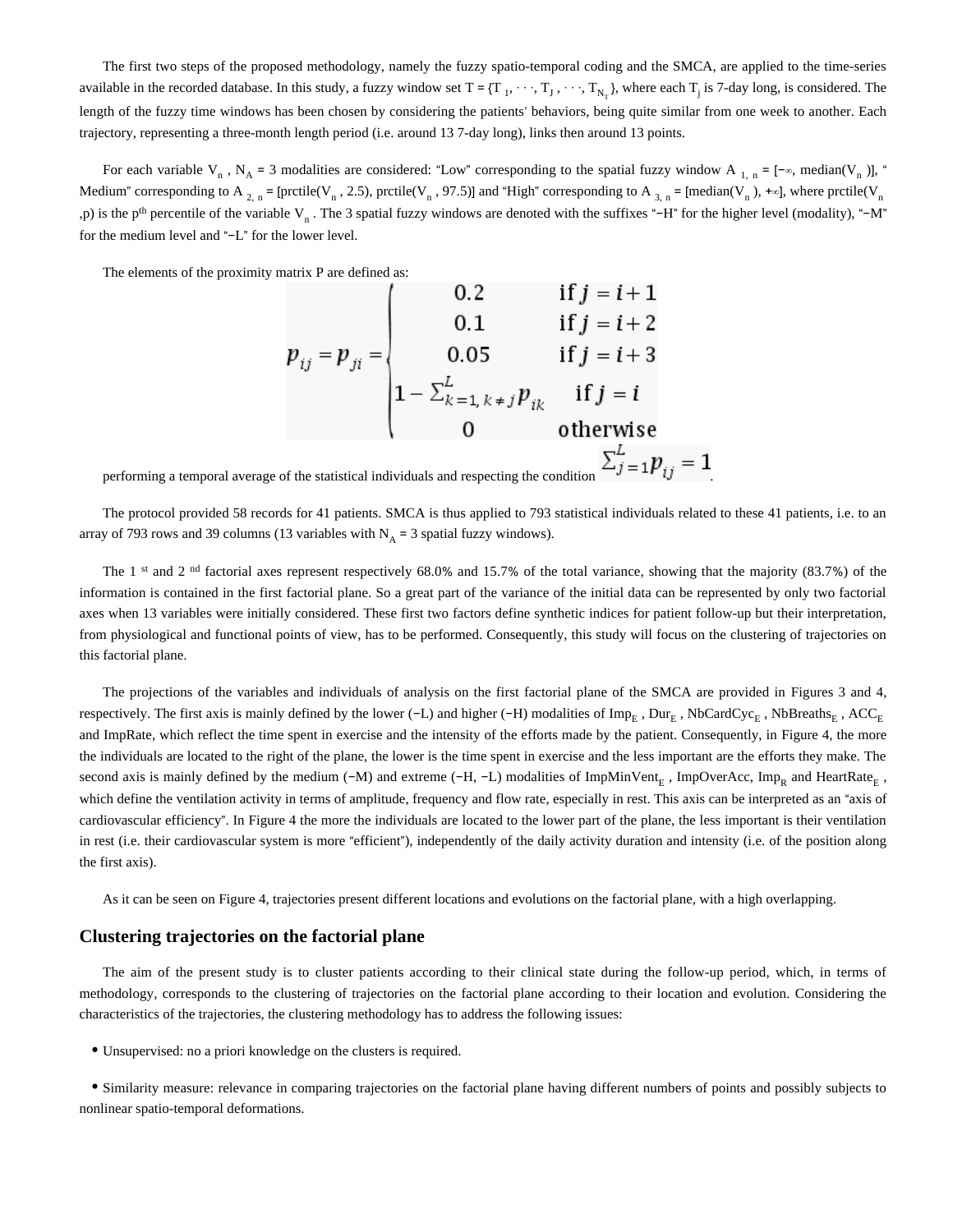Location and evolution: both locations and evolutions of the trajectories on the factorial plane have to be taken into account, as they are both informative.

Each of the previous three points is described in the following sections.

#### **An appropriate clustering algorithm**

Among the unsupervised clustering algorithms, k-means and agglomerative hierarchical clustering (AHC) are two classical methods.

The k-means algorithm implies the definition of centroids for each cluster, which in the present study is not trivial as the considered objects are trajectories possibly constituted of different numbers of points within the same cluster. The k-means method seems then not relevant for this particular problem.

Agglomerative hierarchical clustering only requires the definition of the dissimilarity matrix between the objects (i.e. the trajectories) and of the aggregation link. It is chosen as the clustering technique is the present study with the complete link as an aggregation link.

#### **A relevant similarity measure between trajectories**

The main difficulty is the definition of a similarity measure corresponding to the trajectories on factorial planes. As mentioned above, these trajectories can potentially be subject to deformations and are constituted of different numbers of points. Consequently, the Euclidian distance is not suitable. Among the measures of dissimilarity, dynamic time warping (DTW) and longest common subsequence (LCSS) both allow stretching in time and comparing time-series of different lengths. DTW has been widely used as a measure of dissimilarity in time-series clustering, indexing and retrieving [15], in speech or handwriting recognition [16]. LCSS has also been studied as a similarity measure for heterogeneous multivariate time-series or for multidimensional trajectories [17]. DTW presents the advantage over LCSS to be non-parametric and seems thus more appropriate for unsupervised clustering.

The computation of the DTW vector can be adapted in two dimensions to deal with two trajectories instead of two time-series. Given one trajectory Traj<sub>k</sub> = {(Traj<sub>k</sub> (x<sub>i</sub>),Traj<sub>k</sub> (y<sub>i</sub>))} <sub>i ∈[1, m]</sub> constituted of m data points and one trajectory Traj<sub>1</sub> = {(Traj<sub>1</sub> (x<sub>j</sub>),Traj<sub>1</sub> (y<sub>j</sub>))} <sub>j ∈[1, n]</sub> constituted of n data points, the DTW vector is denoted  $DTW_{k, 1}(i, j)$ . It is defined according to the equation:

$$
DTW_{k, l}(i, j) = D_{k, l}(i, j) + \min [DTW_{k, l}(i - 1, j - 1)],
$$
  

$$
DTW_{k, l}(i, j - 1), DTW_{k, l}(i - 1, j)]
$$

where  $D_{k,1}$  (i, j) is the Euclidian distance between the coordinates (Traj<sub>k</sub> (x<sub>i</sub>), Traj<sub>k</sub> (y<sub>i</sub>)} and (Traj<sub>l</sub> (x<sub>j</sub>), Traj<sub>l</sub> (y<sub>j</sub>)). Then, the distance DTW between the two trajectories is  $DTW_{k, 1} = DTW_{k, 1}$  (m, n).

#### **A similarity measure considering both locations and evolutions of the trajectories in the factorial plane**

The positions of the modalities on the factorial plane in Figure 3 indicate that two trajectories with similar shapes but located at different positions on the factorial plane are related to different modalities. This observation underlines the fact that both their location and their evolution, i.e. both their coordinates and their derivatives, in the factorial plane are informative to cluster similar trajectories and to compute the dissimilarity matrix. The DTW can then be used with the following modifications.

Given the k<sup>th</sup> trajectory  $\text{Traj}_k$ , its derivative is:

$$
dTraj_{k} = \{ (Traj_{k}(x_{i}) - Traj_{k}(x_{i-1}),
$$
  
\n
$$
Traj_{k}(y_{i}) - Traj_{k}(y_{i-1})) \}_{i \in [1, m]}
$$

The DTW vector dDTW<sub>k, 1</sub> (i, j) between the two derivatives dTraj<sub>k</sub> and dTraj<sub>l</sub> is defined according to equation 3 and the distance DTW between the two derivatives is  $\text{dDTW}_{k,1} = \text{dDTW}_{k,1}$  (m,n).

Thus in this study, given 
$$
\overline{Deuclid_{k,l}}
$$
 = euclid(mean(Traj<sub>k</sub>), mean(Traj<sub>l</sub>))<sub>the Euclidean distance between the</sub>

means of the coordinates of Traj<sub>k</sub> and Traj<sub>l</sub> in the factorial plane, the dissimilarity measure between the two trajectories Traj<sub>k</sub> and Traj<sub>l</sub> is defined as: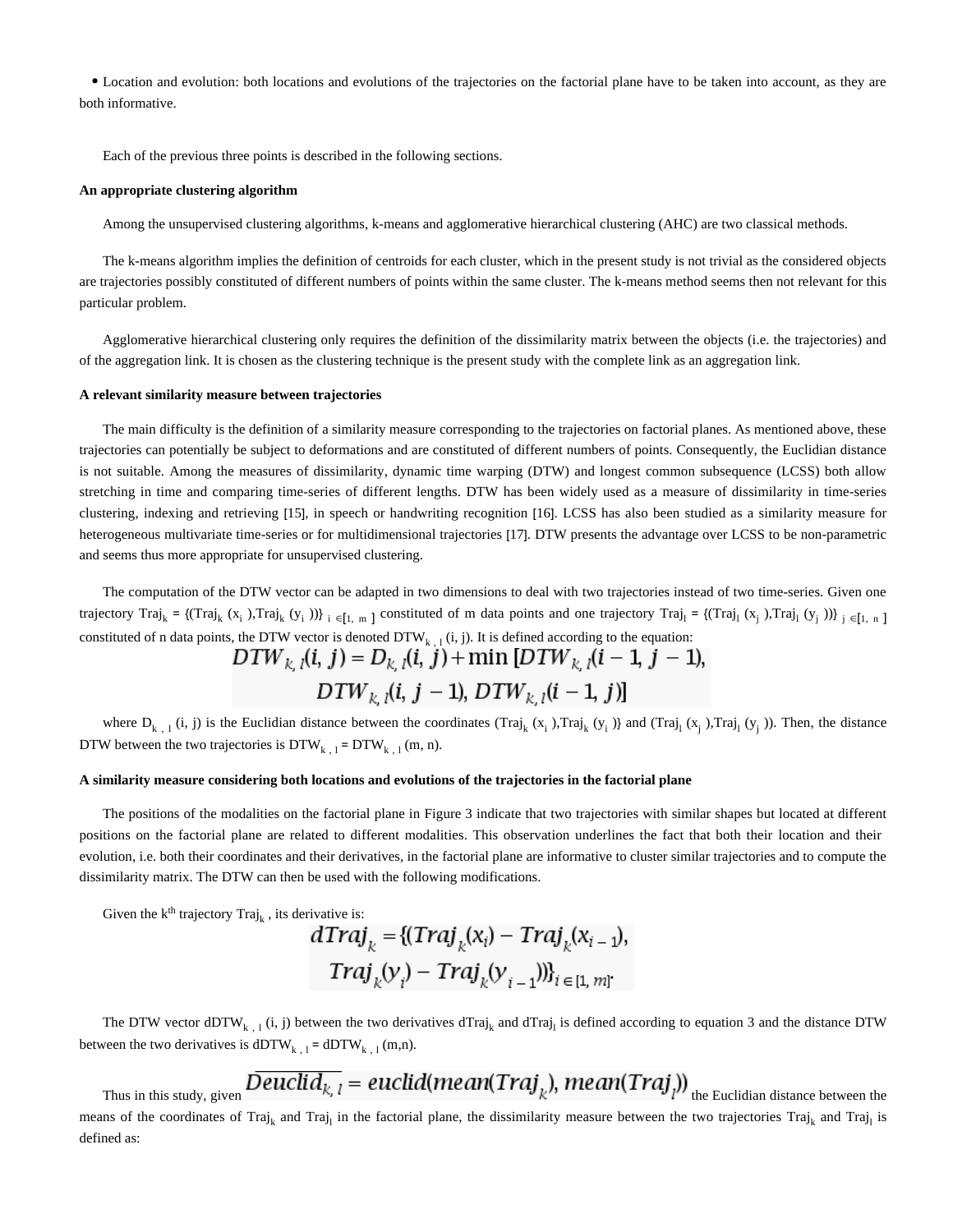## $DM_{k,l} = dDTW_{k,l} + \overline{Deuclid_{k,l}}$

where dDTW<sub>k, 1</sub> takes into account the derivatives of the trajectories and  $\overline{Deuclid}_{k, l}$  their locations.

The N × N dissimilarity matrix used for the AHC is then DM =  ${DM_{k, 1}}_{k, l \in [1, N]^2}$ , N being the number of trajectories to be clustered. After computation of the AHC with complete linkage and the dissimilarity matrix DM, a dendrogram is obtained.

#### **Cluster validity criterion**

In AHC, in order to choose the threshold of cut in the dendrogram (i.e. the number of clusters) and to verify the validity of the clustering, cluster validity indices are used (for a review, see [18]). As no information on the data is available (unsupervised clustering), only internal validation indices are suitable. They are based on computing the properties of the resulting clusters, as the intra- and inter-cluster distances. The internal validation index used in the study is the mean silhouette value, denoted S and described in [19]. S is in the interval [−1, +1], where values close to −1 indicate a wrong clustering and values close to +1 indicate a correct clustering.

#### **Results obtained with the clustering**

Before applying the proposed clustering method, namely agglomerative hierarchical clustering with complete linkage and the dissimilarity matrix based on dynamic time warping, it is tested on two simulated datasets, described in the following sections.

#### **Tests on simulated datasets**

The aim of the first test is to explore the capability of the proposed similarity measure to take into account both locations and evolutions of the trajectories on the factorial plane. The second test interests in the complete methodology described in Figure 1, from the fuzzy space-time coding to the clustering.

#### *1. Test on the similarity measure*

From two trajectories selected among the trajectories obtained with the real dataset (cf. Figure 4), three prototypes of trajectories are computed, the third being obtained by inverting the time samples of the first one.

Nine trajectories are simulated from the first prototype at different locations in the factorial plane, 6 from the second prototype and 12 from the third prototype. For each trajectory, a white noise is added to obtain slightly different trajectories for the same prototype. The simulated dataset of 27 artificial trajectories is represented in Figure 5. Figure 5 shows that the simulation reproduces the characteristics of the real dataset, namely the overlapping of several trajectories of different shapes at different locations on the factorial plane.

The clustering method proposed above is applied to the simulated dataset with three dissimilarity measures based on the DTW which is alternately computed on: i) the coordinates of the trajectories, ii) the derivatives of the trajectories, iii) the derivatives with addition of the Euclidian distance between the means of the coordinates as proposed in equation 5.

Figure 6 illustrates the resulting dendrogram for each dissimilarity measure and provides the mean silhouette value against the number of clusters. A dendrogram is a tree-like plot where each step of hierarchical clustering is represented as a fusion of two branches of the tree into a single one. The branches represent clusters obtained on each step of hierarchical clustering. This representation eases the choice of the number of clusters. The dendrogram is cut at the threshold (horizontal dashed line) producing the number of clusters corresponding to the maximum mean silhouette value.

For each of the three measures, the mean silhouette value S presents one global maximum, indicating a value for the number of clusters K to be chosen, and leads to a different clustering. For the DTW on coordinates, max  $_K S$  is obtained for  $K = 3$  and it tends to group the trajectories close in the sense of their location on the factorial plane. For the DTW on derivatives, max  $_K S$  is obtained for  $K = 3$ , but it regroups trajectories only according to their evolution. For the DTW on derivatives with the addition of the Euclidian distance between coordinates, max  $_K$  S is obtained for K = 9 and each obtained cluster is composed of trajectories with similar evolutions and close locations. Despite the overlapping of several trajectories with different evolutions at the same location, the proposed dissimilarity measure is able to group similar trajectories. Moreover, it is suitable to distinguish between shapes (independent of any notion of time) and evolutions (with start- and end-points), as trajectories created with the first prototype and with the third prototype are assigned to two different clusters, even if they have similar shapes.

#### *Test of the complete method*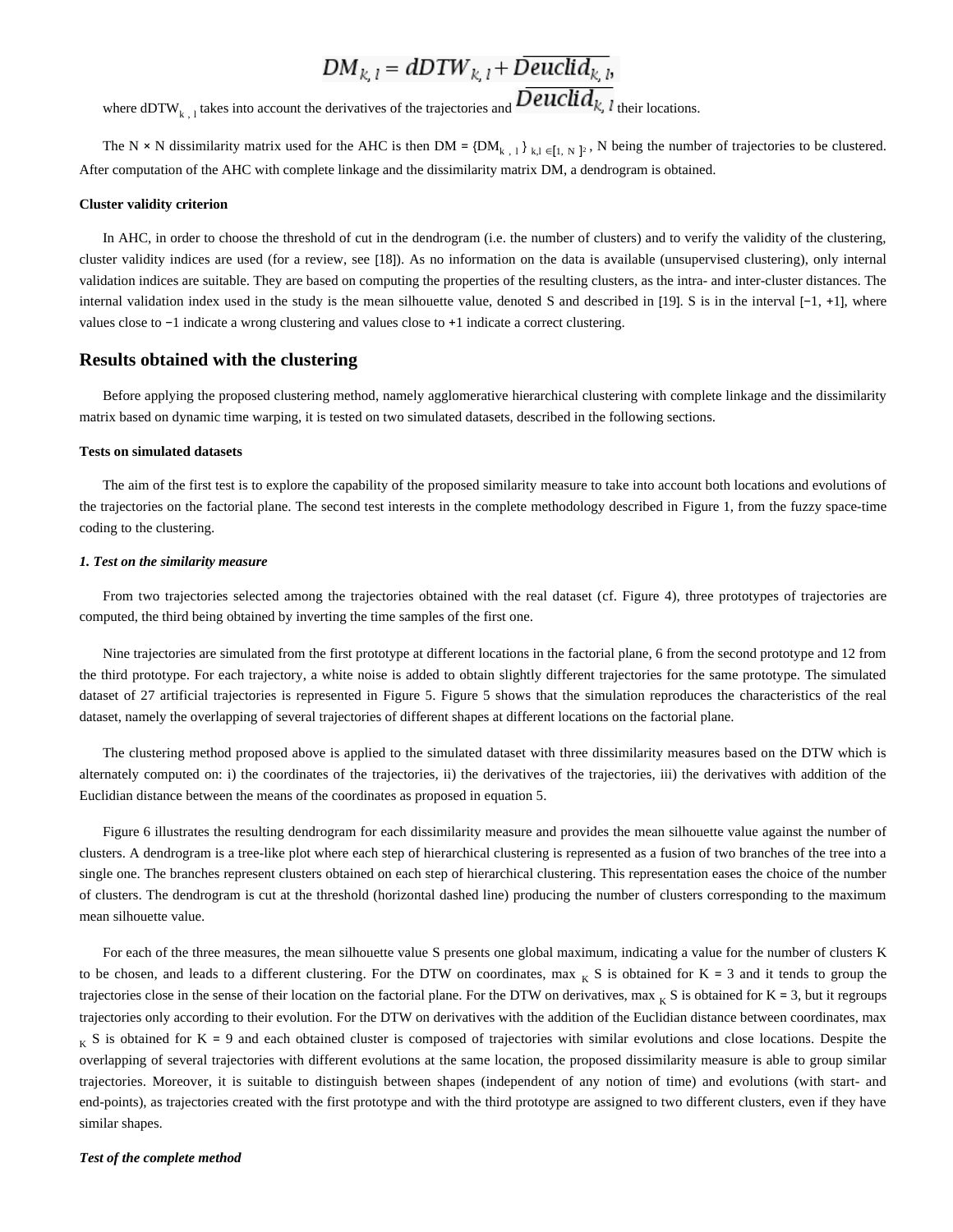In this section, the noise robustness of the proposed methodology, described in Figure 1, is tested. Among the trajectories obtained with the real database (cf. Figure 4), seven trajectories with different evolutions and locations are selected. The corresponding time-series (i.e. the 13 variables of analysis) are retrieved. For each selected trajectory, a white noise is added independently to each of its 13 variables with a given signal-to-noise ratio (SNR). The original time-series and 10 realizations of the noisy time-series are coded by fuzzy space-time coding and constitute the individuals of analysis for the SMCA. The 77 resulting trajectories are then clustered by AHC with the DTW on derivatives with the addition of the Euclidian distance between coordinates as a dissimilarity measure (cf. equation 5). Figure 7 presents the mean silhouette value against the number of clusters for  $SNR = 3$  dB, and the clusters obtained for the maximum value of the silhouette value being  $K = 7$ . Despite the noise, the correct number of clusters is determined by the internal validation indices, the trajectories being grouped according to their evolution and location.

It appears that above SNR = 0 dB the clustering is correct and is not disturbed by the noise added to the time-series and that under SNR = 0 dB, S is unable to provide the correct value of K. The method seems then robust to noise on the variables of analysis, which can be explained by two of its steps: the time fuzzy coding and the smoothing performed during the SMCA. The mean silhouette value increases when the length of the time fuzzy windows increases and is higher with the SMCA than with the MCA. The averaging performed by both the fuzzy coding and the SMCA smoothes the time-series and the trajectories, respectively, improving the performance of the clustering.

The previous two tests, performed on datasets close to the real database, have proven the validity of the proposed approach in terms of clustering methodology and dissimilarity measure relevant for the processed trajectories, and of noise robustness.

#### **Performance of the clustering on the recorded database**

In this section, the recorded database, constituted of 58 trajectories on the first factorial plane, is clustered with the proposed approach. Figure 8 provides the mean silhouette value S against the number of clusters K. The number of clusters is chosen at  $K = 10$ , after the maximum value of S. The resulting clusters are provided in Figure 8, where for each cluster individuals of analysis are in gray and individuals of the given cluster are in black. One can notice that trajectories within a given cluster have visually similar evolutions and close locations.

To evaluate the methodology, the resulting clusters have to be compared with the appreciation of the physicians on the evolution of the patients during each of the three-month length periods. For the present protocol, information is available on the global state of each patient, updated at the end of each 3-month period of the follow-up, and each "adverse event" is reported (date and type). In the present study, the records with adverse events other than cardiac events are discarded, as a non cardiac event like a fall or a bronchitis can have very different effects on patients with RHF. As no everyday report of patients' clinical state is available, the difficulty resides in defining the actual evolution of a given patient: has a patient undergoing a cardiac adverse event at the beginning of his/her three-month length period and recovering rapidly after hospitalization a favorable or an unfavorable evolution? In this context, indices like the specificity or the sensitivity are difficult to compute. Consequently, the present study can only focus on the relation between the different areas of the factorial plane defined by SMCA and the health of the patients as reported at the end of each follow-up period. More data would be necessary to study the evolutions of patients on this factorial plane.

According to the analysis performed on the position of the individuals of analysis relatively to the position of the modalities of analysis (cf. Figures 3 and 4), the evolution of a patient (during one of his/her three-month length period) is a priori i) favorable if the corresponding trajectory is located on the left of the plane or evolves from the right to the left of the plane, and ii) unfavorable if the corresponding trajectory is located on the right part of the plane or evolves from the left to the right of the plane. The study of each cluster is necessary to confirm this division of the factorial plane into several areas with different meanings in terms of patient's health.

On the left of the plane, clusters 2, 4 and 5 contain 13 trajectories in total. The medical reports indicate that all the corresponding patients were, during the given period, in a favorable state. On the right of the plane, clusters 8 and 9 contain 5 trajectories in total, associated with patients all undergoing a health deterioration during the given period. These five clusters enable the definition of two distinct areas in the factorial plane, the left one associated with a favorable state and the right one with a health deterioration.

The other five clusters are interesting as their trajectories show transitions from one area to the other. Cluster 1 comprises 27 trajectories, with small evolutions on the upper half-plane, overlapping both right and left half-planes. During the given period, patients whose trajectories belong to cluster 1 were all in good health, except one patient. According to the medical records on this patient, he was tired during the period of interest (3 months post-op) and died 1 month after the end of this period, the date of his/her adverse event is not reported. Figure 9 shows that the corresponding trajectory (solid line) is evolving from the upper-plane to the right of the plane, with a loop around the  $7<sup>th</sup>$  post-op week. The trajectory in cluster 3 is very specific, evolving bottom-to-top firstly and right-to-left secondly. This patient underwent an adverse event (heart failure) 28 days after the beginning of the period of interest, corresponding to the changing of direction in his/her trajectory, and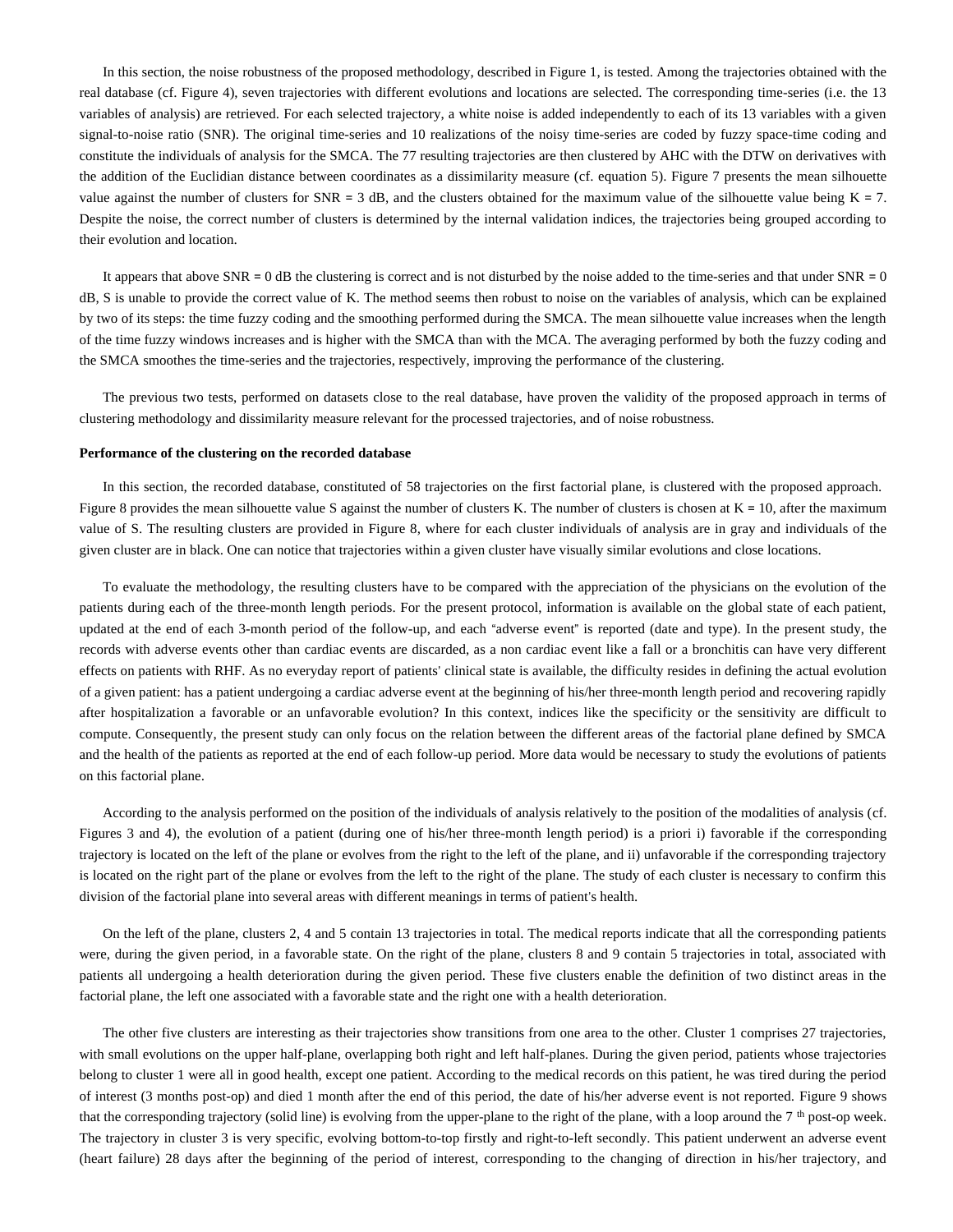recovered rapidly which explains why the trajectory evolves from right to left. Cluster 6 groups 6 trajectories evolving in the same direction (bottom-right to top), associated with patients all, except one, presenting a favorable state during the given period. This patient (bold line in Figure 9) underwent a cardiac adverse event around 2 months after the beginning of the period of interest. He was hospitalized for 1 week and recovered rapidly, as can be seen from his/her trajectory finally evolving right to left. In Figure 9, the arrow corresponds to the reported date of the adverse event, and one can notice that a changing in the direction of the trajectory has occurred around 5 weeks before the adverse event. Cluster 7 comprises 2 trajectories evolving from top-right to top-left of the plane and corresponding to one patient with a favorable evolution and one patient with an unfavorable evolution. This patient underwent a cardiac adverse event around 2 weeks before the end of the period of interest, as can be seen with the abrupt U-turn in his/her trajectory (dashed line in Figure 9). Cluster 10 groups 4 trajectories with two different evolutions, two trajectories have very small dynamics, associated with patients in good health, and the two others have large evolutions from the top to the right of the plane, associated with patients undergoing adverse events during the given period.

The clustering performed on the real dataset provides 10 clusters, grouping trajectories with similar evolutions and close locations, as expected. The obtained clusters seem consistent with the medical records of the patients, but no quantitative evaluation is available. Two areas in the factorial plane have been identified, the bottom-right quarter-plane is related with a health degradation and the bottom-left one with a stable clinical state. The other two areas, although being distinguished by the clustering algorithm, are not so easily identifiable.

## **Discussion and conclusion**

This study was designed to show the informative potential of acceleration and impedance data recorded in implantable devices and to evaluate the appropriateness of a multiple correspondence analysis in this particular context. A clinical protocol has been designed to provide data on patients that suffer from heart failure.

MCA has been chosen as it is a multivariate method that exhibits linear and non-linear relationships between variables. However, MCA demands to transform continuous variables into nominal ones, i.e. to code amplitude and time domains of the variables by means of crisp or fuzzy modalities. MCA does not explicitly exploit time, but the temporal dimension is introduced in this study with a basic solution that consists in representing each time sample (or time window) of a time-series by one statistical individual (a row of the table of analysis) and to perform MCA. Statistical individuals are represented by trajectories onto the factorial plane and their temporal evolution can then be exploited. Consequently, the proposed method can be useful for graphically follow the evolution of a given patient's state by means of a synthetic representation that takes into account the most pertinent information in the data.

In the present study, it has been possible to evaluate and discuss the synthetic indices provided by the first two factorial axes of the MCA and to explain them according to functional and physiological points of view. The 58 records provided by the clinical protocol have been represented by trajectories on the first factorial plane of the MCA. The definition of an appropriate similarity measure has been discussed and has enabled the clustering of the trajectories into groups of trajectories with similar locations and evolutions on the factorial plane. The proposed distance has been validated on simulated datasets and enables the clustering of trajectories in the factorial plane according to their location and/or their evolution depending on the problem to be solved. Experiments on simulated datasets regarding the noise robustness also show the relevance of the association of fuzzy spatio-temporal coding and smoothed MCA. The proposed method is robust to white noise with SNR as low as 3 dB.

A database constituted of clinical observations from 41 patients has also been analyzed by using a data mining approach so as to characterize the data. Two areas in the factorial plane, corresponding to two large groups of patients, have been identified, the bottom-right quarter-plane being related with a health degradation and the bottom-left one with a stable clinical state. Most of the trajectories projected on this first factorial plane were correctly clustered according to their location and shape. Discussed individually, these clusters were efficient in grouping trajectories corresponding to similar patients' clinical state. The present study has shown that patients undergoing an adverse event often present trajectories with abrupt variations. A detection of such phenomena would permit to identify patients with a critical evolution.

In the future, additional data would enable the identification and detection of typical evolutions related to health deterioration. Rules may be extracted from the location of modalities on the factorial plane, and enable the definition of thresholds on time-series to generate alarms associated with adverse events or health deterioration. These alarms could be sent from the pacemaker, via a data communication device (such as a mobile phone, PDA, etc.), to a telemonitoring center. These results are encouraging and may be useful for the definition of new selection criteria of candidate patients for CRT. Finally, the proposed methodology can be generalized to other monitoring problems.

#### **References:**

- 1. Cazeau S , Alonso C , Jauvert G , Lazarus A , Ritter P Cardiac resynchronization therapy. Europace. 5: (Suppl 1) S42- S48 2004;
- 2. Cazeau S , Leclercq C Effects of multisite biventricular pacing in patients with heart failure and intraventricular conduction delay. N Engl J Med. 344: 873- 880 2001;
- 3. Leclercq C , Kass DA Retiming the failing heart: principles and current clinical status of cardiac resynchronization. J Am Coll Cardiol. 39: 194- 201 2002;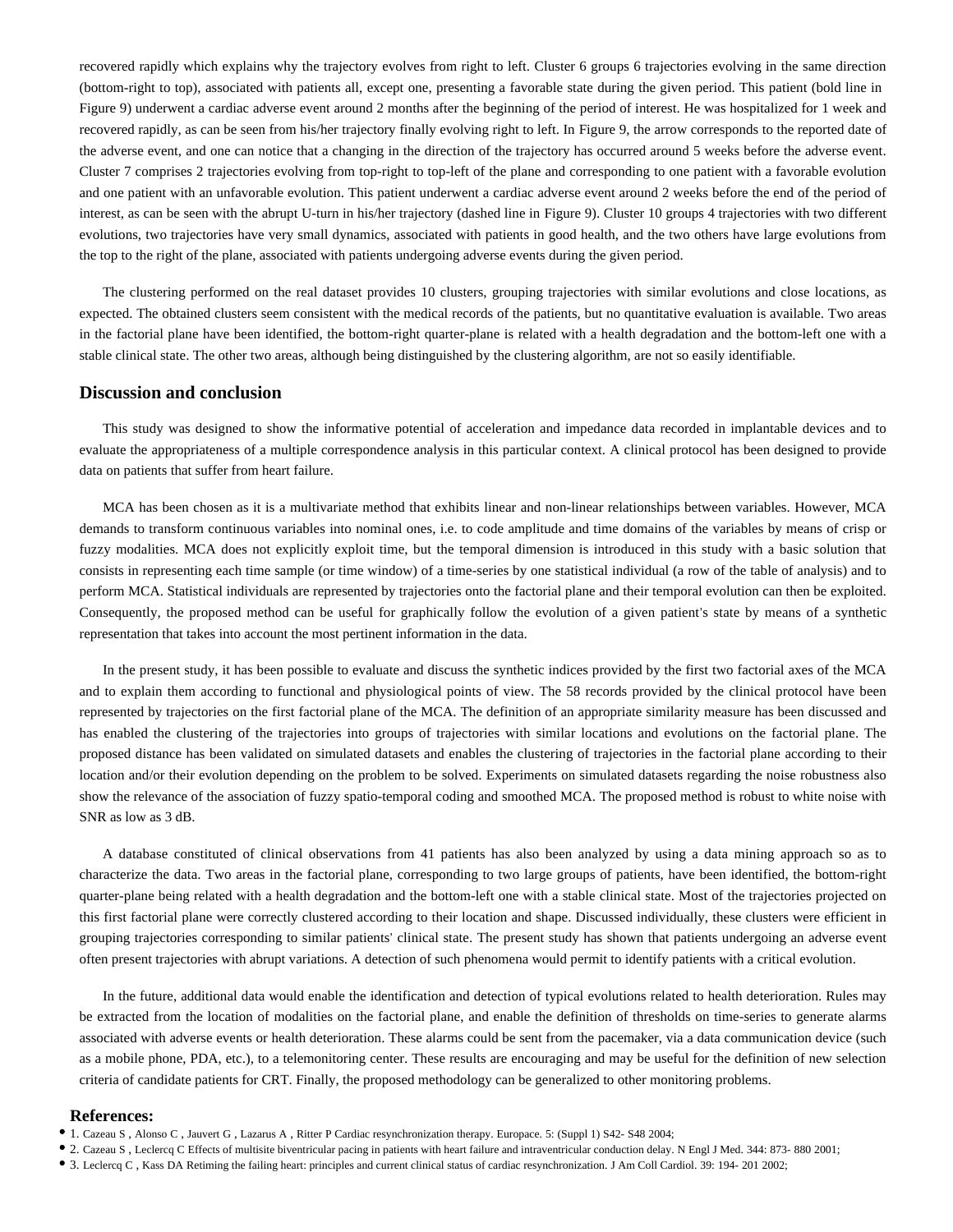- 4. Germany R , Murray C Use of device diagnostics in the outpatient management of heart failure. Am J Cardiol. 99: 11G- 16G 2007;
- 5. Roux E , Hernandez A , Graindorge L , Carrault G , Mabo P Multivariate analysis of follow-up physiological data recorded by cardiac implantable devices. Computers in Cardiology. 33: 2006; 765- 768
- 6. Guéguin M , Roux E Clustering follow-up time-series recorded by cardiac implantable devices. 29th Annual International Conference of the IEEE Engineering in Medicine and Biology Society 2007; 3848- 3851
- 7. Antunes C , Oliveira A Temporal data mining: an overview. Workshop on Temporal Data Mining at the 7th International Conference on Knowledge Discovery and Data Mining (KDD) 2001;
- 8. Srivatsan L , Sastry PS A survey of temporal data mining. Sadhana. 31: (2) 173- 198 2006;
- 9. Simon R , Ni Q Comparison of impedance minute ventilation and direct measured minute ventilation in a rate adaptative pacemaker. PACE. 26: 2127- 2133 2003;
- 10. Bonnet J , Geroux L Active implantable medical device having a control function responsive to at least one physiological parameter. Patent US 5 722 996 Al 1998;
- 11. Bonnet J Implantable active medical device enslaved to at least one physiological parameter. Patent US 6 336 048 Bl 2002;
- 12. Loslever P , Bouilland S Marriage of fuzzy sets and multiple correspondence analysis: Examples with subjective interval data and biomedical signals. Fuzzy Sets and Systems. 107: 255- 275 1999;
- 13. Abdi H , Valentin D Editor: NS Multiple correspondence analysis. Encyclopedia of Measurement and Statistics. Thousand Oaks (CA) Sage; 2007; 651- 657
- 14. Benali H , Escofier B Editor: Coppi R , Bolasco S Smooth factorial analysis and factorial analysis of local differences. Multiway Data Analysis. North-Holland 1989; 327- 339
- 15. Liao TW Clustering of time series data a survey. Pattern Recognition. 38: 1857- 1874 2005;
- 16. Myers C , Rabiner L A comparative study of several dynamic time-warping algorithms for connected word recognition. The Bell System TechnicalJournal. 60: (7) 1389- 1409 1981;
- 17. Vlachos M , Kollios G , Gunopulos D Discovering similar multidimensional trajectories. 18th International Conference on Data Engineering (ICDE) San Jose, CA, USA 2002; 673- 684
- 18. Brun M , Sima C Model-based evaluation of clustering validation measures. Pattern Recognition. 40: 807- 824 2007;
- 19. Rousseeuw P Silhouettes: a graphical aid to the interpretation and validation of cluster analysis. Journal of Computational and Applied Mathematics. 20: 53- 65 1987;

Overview of the proposed methodology. The analysis is performed on the reference population and leads to the determination of clusters of similar evolutions – according to an appropriately chosen dissimilarity measure – on the factorial plane defined by the smoothed multiple correspondence analysis (SMCA). A practical application of this methodology would be the projection of subsequent follow-up data as supplementary individuals on the factorial axes defined during the analysis and the assignation of the obtained trajectories to the "closest" cluster, in the sense of the chosen distance.

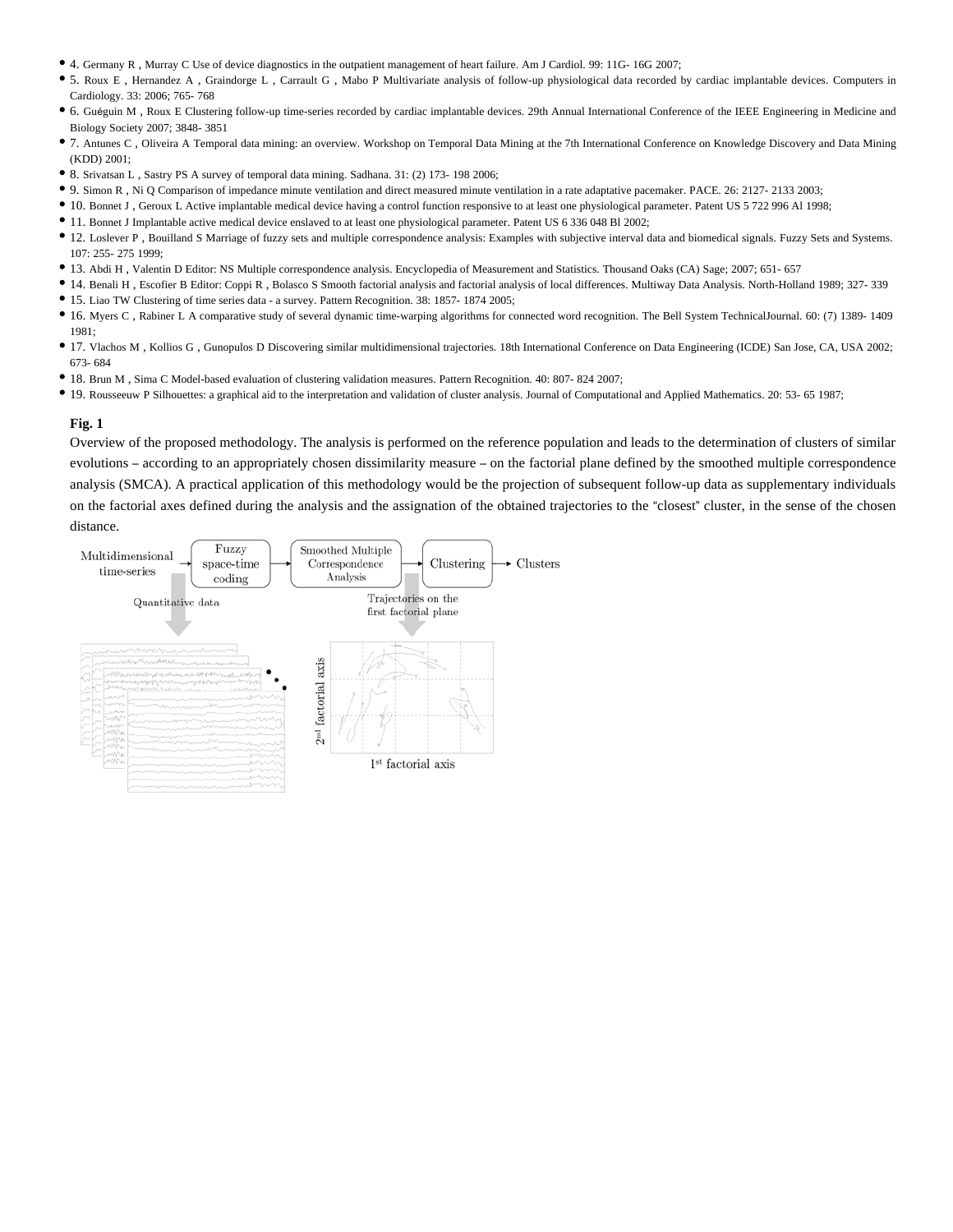## **Fig. 2** Temporal and spatial (amplitude) fuzzy coding of a continuous signal.



## **Fig. 3**

Variables of analysis represented on the first plane of the Smoothed Multiple Correspondence Analysis (SMCA). For each variable, only the first (Low, −L) and the third (High, −H) levels are labelled, unlabelled squares correspond to the second levels (Medium, −M).

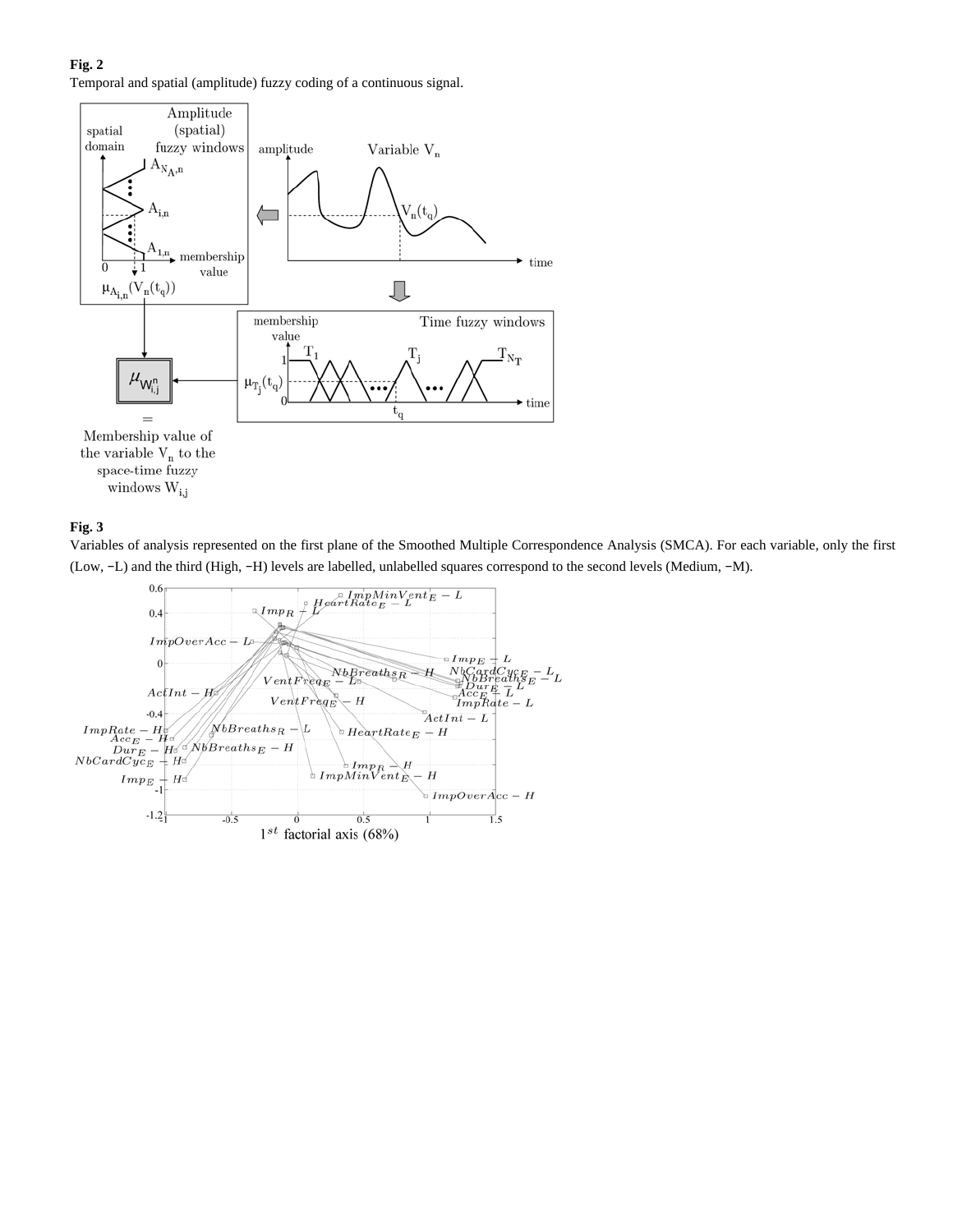Individuals of analysis represented on the first plane of the Smoothed Multiple Correspondence Analysis (SMCA). Each record of each patient (corresponding a three-month period) is represented by one trajectory. The first point in time for each trajectory is marked up by a circle.





Simulated dataset of 27 trajectories obtained from three real trajectories and represented on the first factorial plane. The first point in time for each trajectory is marked up by a circle.

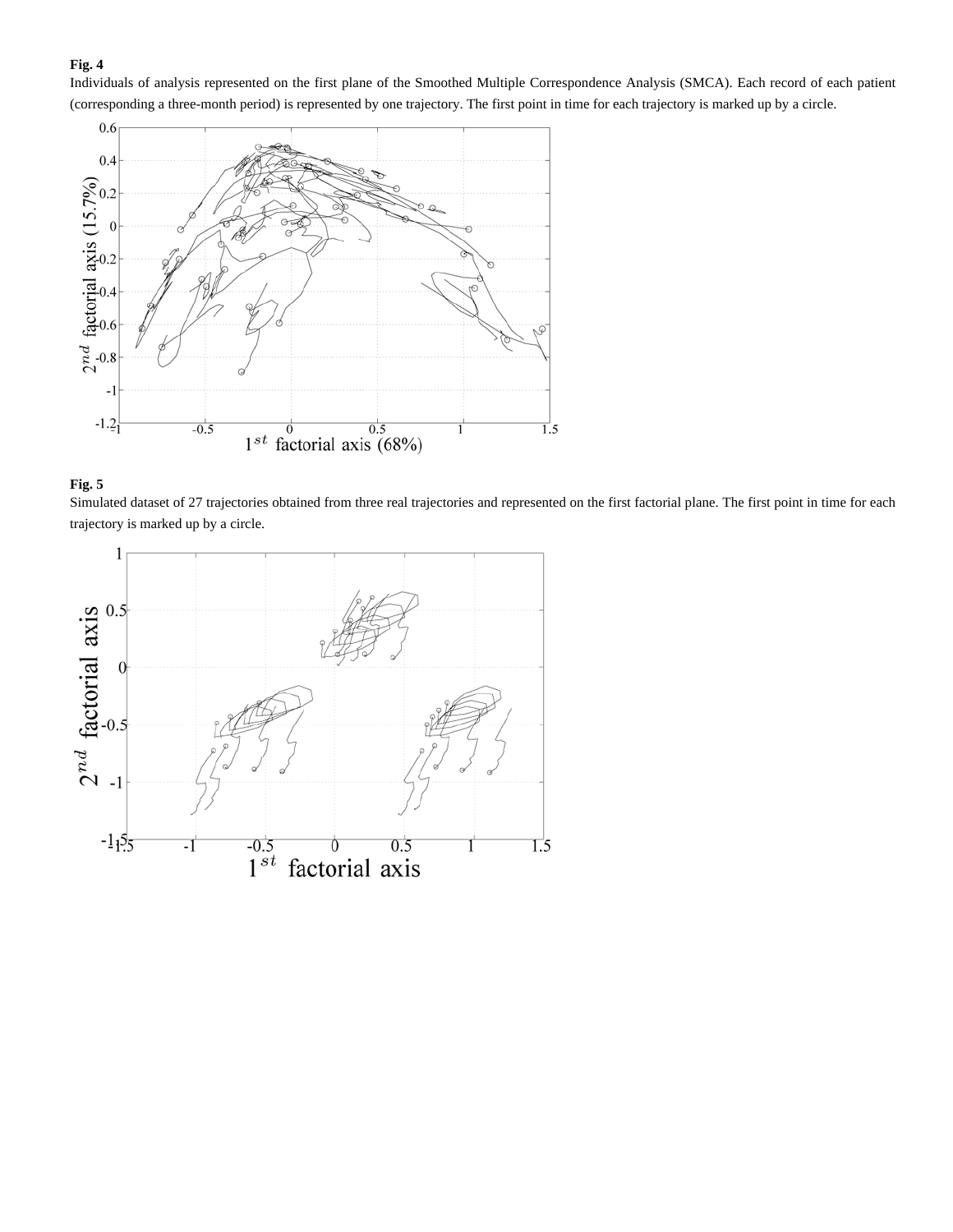Dendrograms and mean silhouette value vs. the number of clusters, for three dissimilarity measures based on the DTW. The clustering is applied to the simulated dataset of 27 trajectories. The dendrogram is cut at the threshold whose value is obtained after the maximum of the mean silhouette.



#### **Fig. 7**

Test of the complete method on 77 trajectories computed from 7 selected trajectories of the real dataset. For each selected trajectory, a white noise is added independently to each of its 13 variables with a given signal-to-noise ratio (SNR = 3 dB), and the resulting 77 trajectories are clustered. For each cluster, individuals of analysis (in gray) and individuals of the given cluster (in black) are represented in the first plane of the SMCA. The first point in time for each trajectory is marked up by a circle.

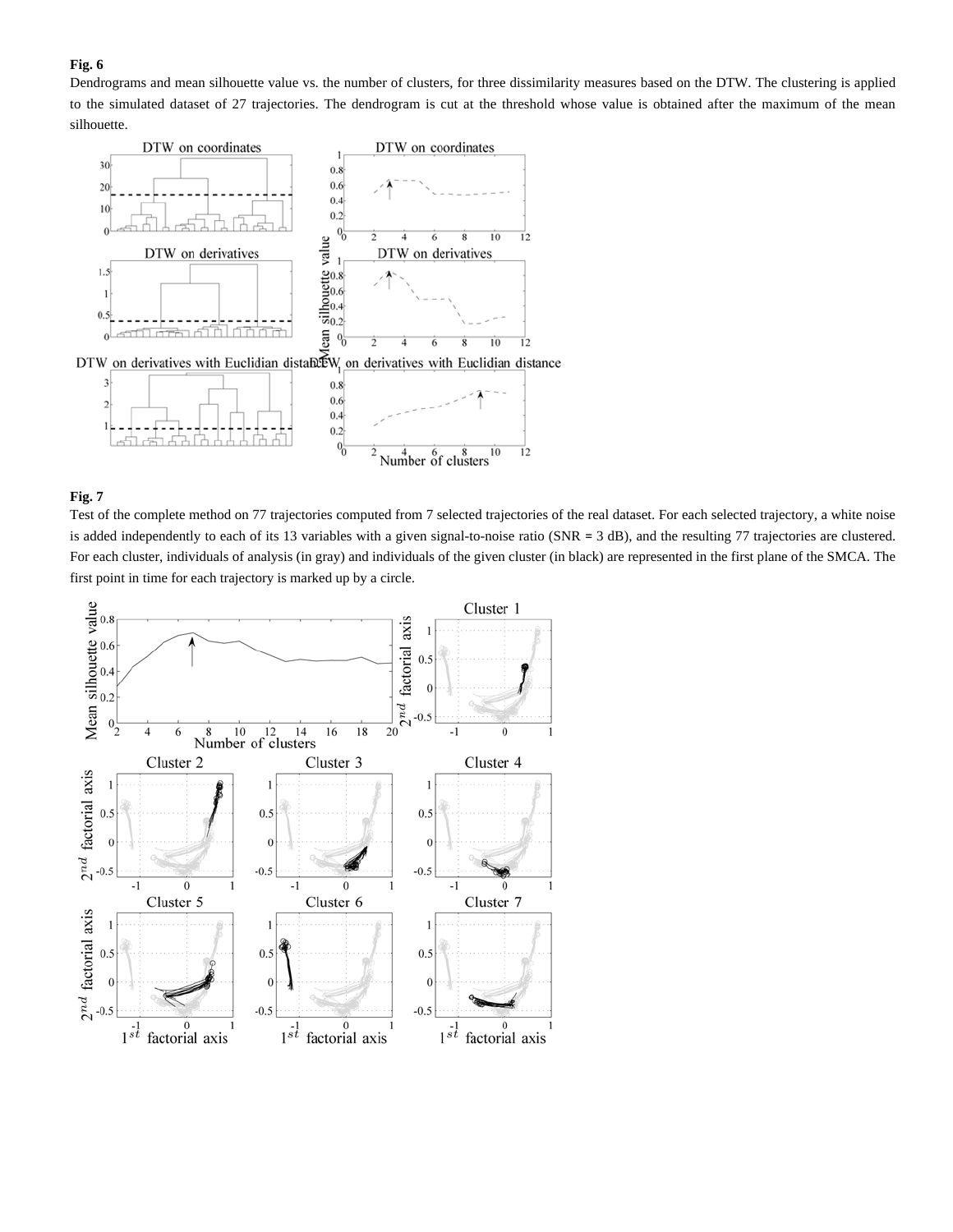Mean silhouette value S against the number of clusters K. Ten clusters are determined with the proposed methodology for the recorded database (max  $_K$  S for K = 10). For each cluster, individuals of analysis (in gray) and individuals of the given cluster (in black) are represented in the first plane of the SMCA. Each record of each patient (corresponding to a three-month period) is represented by one trajectory. The first point in time for each trajectory is marked up by a circle.



## **Fig. 9**

Three specific trajectories of patients undergoing an adverse event during the period of interest. Solid line: trajectory in cluster 1, bold line: trajectory in cluster 6, dashed line: trajectory in cluster 7. Reported dates of adverse events are indicated by an arrow. The first point in time for each trajectory is marked up by a circle.

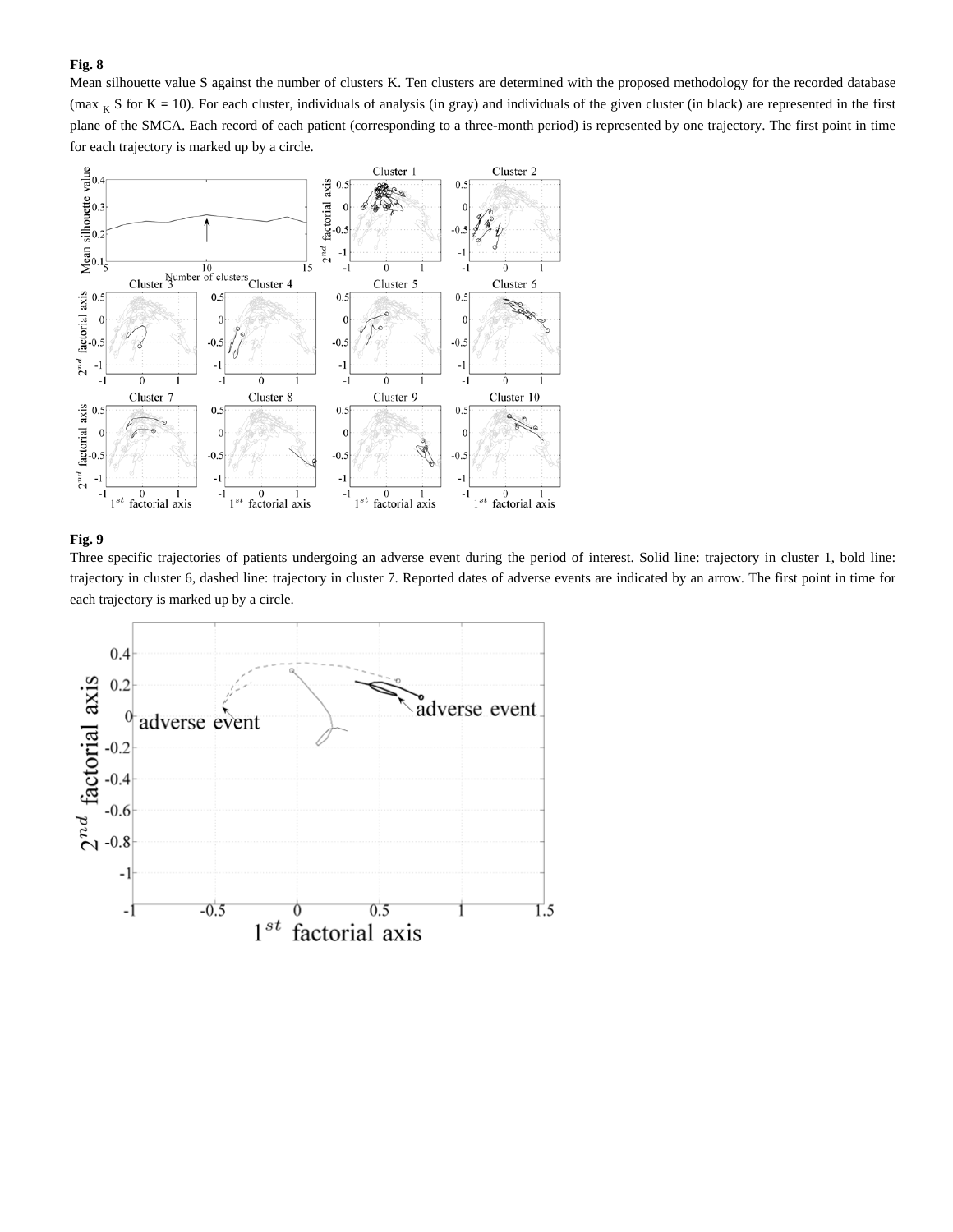## **TABLE I**

List of 7 physiological variables recorded in the cardiac implantable devices and 6 variables computed from these recorded variables.

| <b>Description</b>                                   | <b>Names</b>                            | <b>Units</b>             |
|------------------------------------------------------|-----------------------------------------|--------------------------|
| Total duration within the activity level             | $Dur_E 1$                               | S                        |
| Cumulative values of acceleration                    | $ACC_E$                                 | $M \cdot s^{-2}(g)$      |
| Cumulative values of impedance                       | Imp<br>E<br>Imp<br>R                    | millivolts $(mV)$        |
| Cumulative number of ventilation cycles              | <b>NbBreaths</b><br>E<br>NbBreaths<br>R | <b>NbVC</b>              |
| Cumulative number of cardiac cycles                  | NbCardCyc <sub>E</sub>                  | <b>NbCC</b>              |
| "Mean"2 activity intensity                           | ActInt                                  | $g\cdot s$ <sup>-1</sup> |
| $\text{Imp}_{\text{E}}$ over $\text{ACC}_{\text{E}}$ | ImpOverAcc                              | $mV·g^{-1}$              |
| "Mean" heart rate                                    | HeartRate <sub>E</sub>                  | Beats per minute (bpm)   |
| "Mean" impedance minute ventilation                  | ImpMinVent $_{\rm E}$                   | $mV·min$ <sup>-1</sup>   |
| "Mean" ventilation frequency                         | VentFreq $_{\rm E}$                     | $NbVC·min$ <sup>-1</sup> |
| $ImpE$ over $ImpR$                                   | ImpRate                                 | none                     |

**1** Subscripts E and R are for Exercise and Rest, respectively.

2 The duration of each Exercise and Rest period that occurs within 24 hours is unknown. Only the cumulative duration is known. Consequently, this "mean" is not the average of the variable value hours, excepted if all the periods are of the same duration.